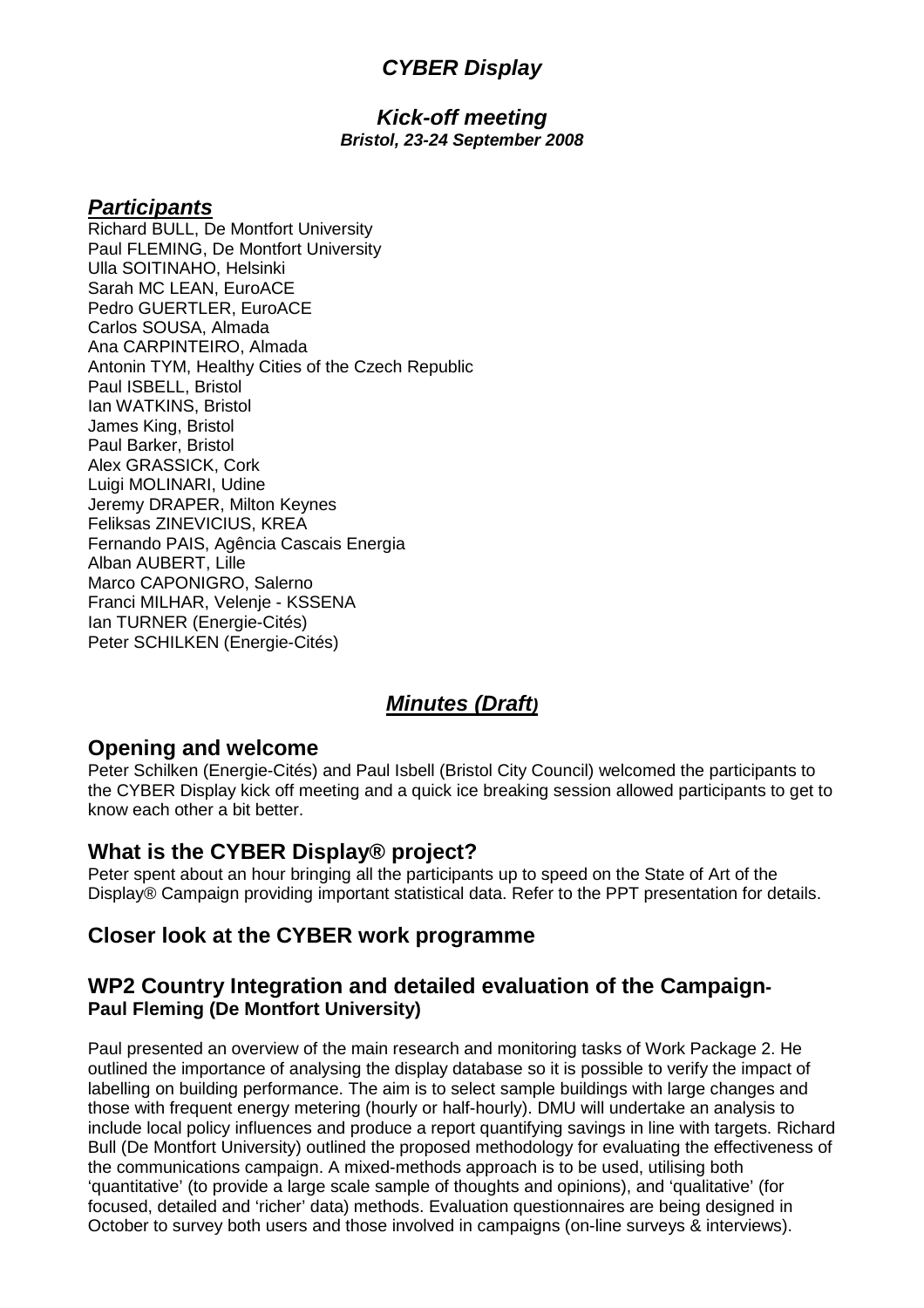### **Communication Handbook**

Ian Turner then outlined the proposed work on the task linked to the update of the communication handbook. A suggestion to all participants was to include in each of their National users clubs some time for feedback on potential changes or improvements to the Communication Handbook. Ian mentioned that a number of recent purely Display related Case Studies will be included and a number of new images such as the new energy saving light bulb!

### **Decisions/Actions**

#### **Decisions/Actions**

- DMU designing an evaluation questionnaire to survey users and those involved in campaigns (by end October)
- Energie-Cités draft review of the communication handbook by end of December
- All: Feedback on questionnaire and communication handbook
- -

# **WP4 – Display Towards Class A Award**

Peter provided the State of the Art for the Towards Class A awards planned for 2008/2009. The award will be launched during the Open Days in Brussels on the  $8<sup>th</sup>$  of October 2008. A time schedule for the next competition has already been set (see ppt-slides).

#### **Setting up the jury**

At the moment three jury members have been nominated. Bo Frank the mayor of Växjo has confirmed that he will be the president of the Jury which will provide a high profile member for the award ceremony that will take place during Energie-Cités annual rendezvous on the  $23<sup>rd</sup>$  of April 2009. EuroACE mentioned that they would try look for a representative from a new member state.

### **Sponsorship/Prices**

We have already secured a prize from Eco-driver a UK based company and one of the ideas is to make a film of the finalists. The floor was opened for ideas for prizes:

- The UK authorities suggested powerperfector (http://www.powerperfector.com/index.php) which is a company that sells a system that optimises the power supply. It might be very UK specific though.
- There was also the idea to see if Ecobutton (http://www.eco-button.com/eu/A3.6.contact.htm) were interested in sponsoring some prizes.
- Due to the increasing significance of PC consumption it was also suggested to contact computer suppliers such as Dell.

#### **Decisions/Actions**

- EuroACE and healthy cities to suggest a jury member (if possible form NMS)
- All partners are encouraged to suggest a jury member a any ideas for prizes by early October to Ian
- All partners to promote the Award during national events (a promotional post-card will be available by mid October)
- EC to check out the suggested options by mid-end October

# **WP5 Beyond Public Buildings**

#### **Sarah Mclean, EuroACE**

Sarah provided an overview of the work planned to go beyond public buildings. Several partners suggested private companies that might be interested in being part of the commercial sector pilot or joining the Campaign as part of the wider commercial sector rollout. Jeremy Draper noted that he is involved in a Carbon Trust funded scheme that is being rolled-out community-wide in Milton Keynes. Jeremy suggested that some of the businesses that are involved in this scheme, such as Abbey International whose main offices are in Milton Keynes, could be interested in joining the Display Campaign. Ian also mentioned that he knows of a group of private French based companies that could be interested in joining Display. Paul Fleming noted that he knows a car yard that is likely to be interested (although Display could only be used in the yard's office buildings) and possibly some banks in Austria that he is working with on a smart metering project. Paul Isbell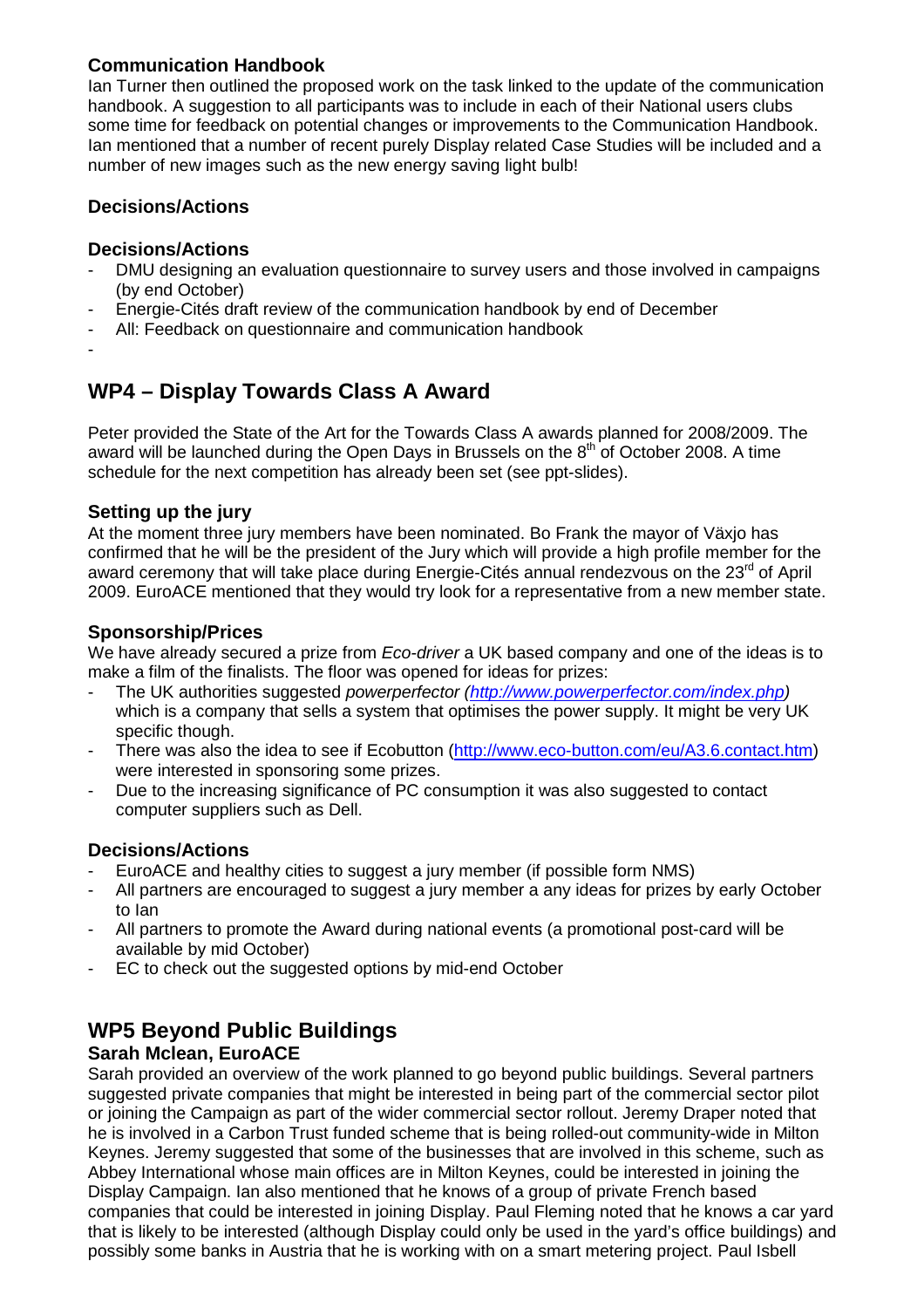suggested that IMServ, an energy monitoring and management company that works with several local authorities, might be worth contacting. Paul Isbell also noted that he sits on an IMServ crosssector working group, which involves companies such as Boots and mobile phone companies, and it might be worth Sarah or Pedro giving a presentation to this group.

Pedro asked all partners to talk to private companies that they work with on energy efficiency projects to see if they would be interested in either being part of the commercial sector pilot or the wider rollout. EuroACE has already prepared a document to promote Display to the commercial sector, and Sarah or Pedro can provide this to partners that would like to use it when contacting private companies. Alternatively, partners can pass on their commercial sector contacts to Sarah and Pedro, and they can contact them directly.

#### **Decisions/Actions**

- Jeremy, Ian, Paul Fleming and Paul Isbel to pass on contacts mentioned above to Sarah by Friday 17<sup>th</sup> October
- All partners to either contact directly or pass on contact details to Sarah and Pedro for private sector companies that they work with, who might be interested in either being part of the commercial sector pilot or the wider roll-out (ongoing task)
- Sarah and Pedro to pass on document to promote Display to the commercial sector to partners that request it (ongoing task)

# **WP6 Communication and Dissemination**

Ian provided a quick overview of what is planned for the Communication and dissemination of CYBER. There is the advantage that we do not have to develop a new website but it was also felt that the **website** needed a new look and reorganisation of the information. Alex Grassick suggested that a questionnaire should be developed but this was seen to be something that would take too long. He also felt that this group was not the best group to pride a critique. It was decided that EC would work on the new look and structure and pass the new ideas to all the partners for comments.

The **e-newsletter** will also be shortened and produced more often (monthly). A new layout will be designed and news of upcoming events or news items was sourced from the partners. One of the stories will definitely be the CYBER launching event and first training session. Further articles in the first newsletter could concern:

- Cascais' big event in October (especially as one of the subjects will be certification in public buildings)
- The unveiling of the first "outdoor" Display poster in Zürich
- The launch of the TCA Award
- Planned event in Ivanic-Grad for the unveiling of the first poster in Croatia at the end of October.

As part of CYBER two 5 minute **videos** will be produced. A follow on from the discussion about the video option for the TCA award followed with suggestions that it would be difficult to film a city that had won the award as they would have to re-enact the work that they achieved in order to win the award. There was an idea that we should try and link in with a European project that works with media study students (Paul Isbell). It was also suggested that each of the partners should try and get in contact with the media studies department in their city to see if they could film the communication events that take place. Then the main work would be to find a central producer who could edit all the material to create a uniquely European image of Display local communication Campaigns'.

All the partners are required to present Display at National events. A common PPT presentation will be developed by EC (Ian) and sent to all the partners. A request was made by the partners to include slides on the options for integration of Display with the National Certification process.

#### **Decisions/Actions**

- EC to develop a new look and structure of the public part of the Display website (by end of December. Feedback from the project partners by mid January 09)
- All partners regular input to the e-news flash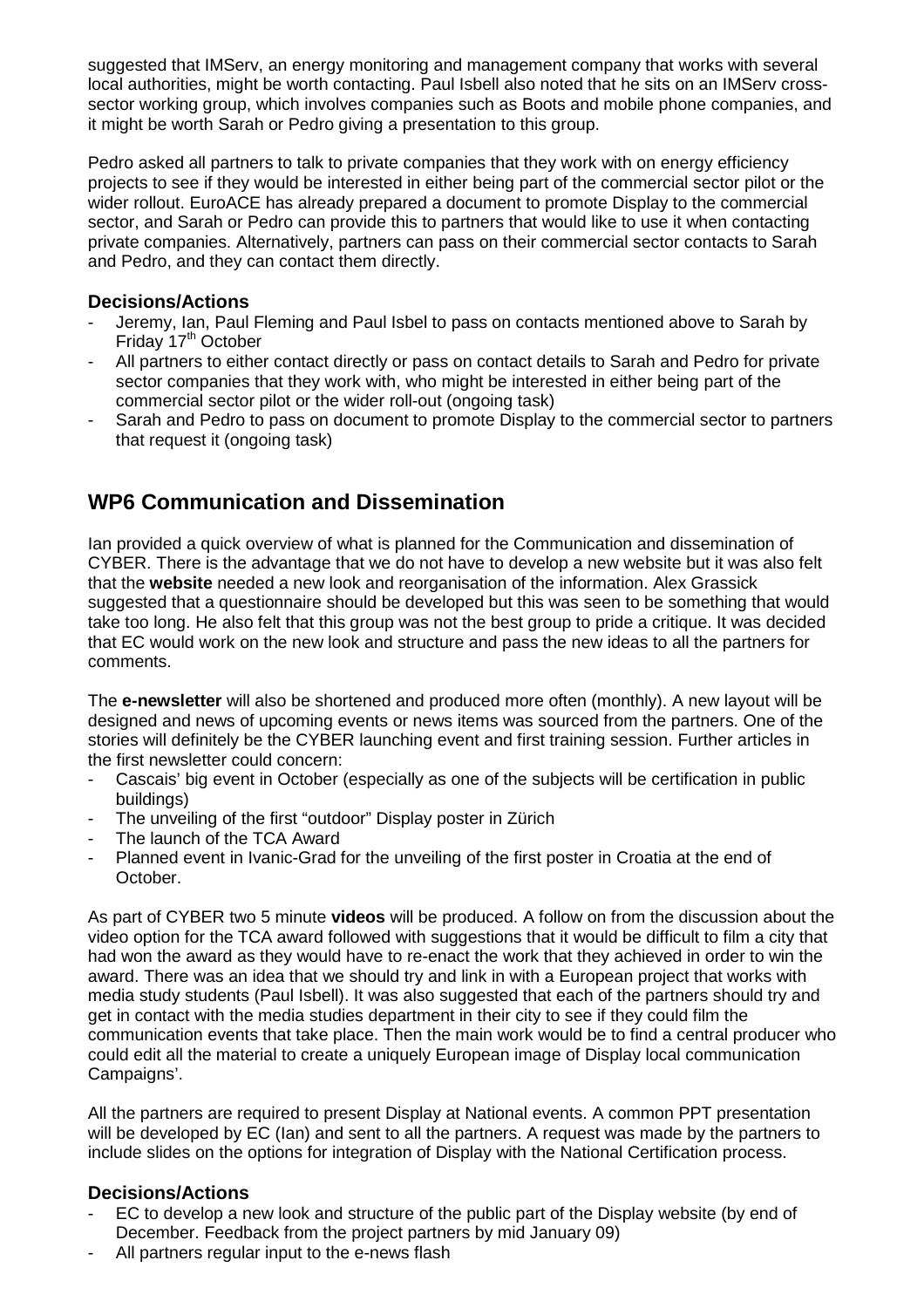- Local authorities and agencies set up contacts with media studies department and check for film opportunities (by mid November)
- EC (Ian) to develop a common PPT presentation (mask and slides) in early October
- Paul Isbell to send name of European project dealing with media study students
- All partners to complete attached list of events and regular update

## **WP1 Management and Coordination**

Peter provided a detailed presentation of the project administration requirements. The good news is that the first payment has already been received and that all partners need to send him their bank details if they wish to be paid.

A number of the partners requested that a certified copy of the contract be sent to them. It was thus agreed that this would be sent along with the copy of the Consortium agreement that was finalised during the meeting.

The board of performance indicators was introduced to the partners and all were requested to have a look at their local projects and review their deliverables and indicators. To distinguish between the deliverable and indicators within the excel sheet each partner needs to place a (D) or an (I) next to the appropriate line.

Peter insisted on the fact, that all project partners must become familiar with the contract. A lot of helpful (and user friendly) information and recommendations on the project management can be found on the meetings WP1-ppt slides and the standard EACI slides for informing the consortium of the do's and don'ts with respect to IEE contracts. These slides will be sent together with a model of a cost-statement (might be slightly modified for 2008 projects) and the financial guidelines to all consortium partners. Peter is available for any questions concerning the contract and the project management.

The next steering committee meeting (1  $\frac{1}{2}$  day session was fixed for 21<sup>st</sup> and 22<sup>nd</sup> April 2009 (starting at 14.00 on 21<sup>st</sup>) before the Energie-Cités annual rendezvous.

#### **Creating synergies between Display® and national certification schemes**

The Cyber consortium is aware of how important the EPBD is as part of EU policy on energyefficiency. All project partners are doing their best to be up to date on the development of the national schemes at all times. That's why a special 2 hours session was dedicated to this issue during the steering committee. During this session all the countries within the project presented the current state of affairs of the transposition of the EPBD for existing public buildings in their countries. After a broad and varied number of presentations it was decided to send a common framework PPT for all the representatives to fill in. Due to the number of intuitive questions a number of the cities from certain countries discovered that they need to further investigate what is going on in their countries. All of the participants were also requested to complete the two page overview that Ian sent prior to the meeting.

#### **Decisions/Actions**

- All partners (who have not yet done so) send bank details to Peter, don't forget to add the SWIFT or BIC code by 10 October latest
- EC (Peter) to finalise the Consortium Agreement and to send two signed copies to each partners by 6 October. All partners to sent back one countersigned copy by end October latest
- All partners to finalise their local board of Performance Indicators by end of October 08
- All partners (except DMU and EuroACE) to investigate national implementation of EPBD, and to deliver by October 31:
	- o Complete the two page overview on the national implementation
	- o Fill out ppt slides comparing the national scheme and the Display Poster
- EC (Peter) to send to all partners the EACI IEE contract standard slides (done)
- EC (Peter) to send to all partners the IEE financial guidelines and a template for the coststatements (done)